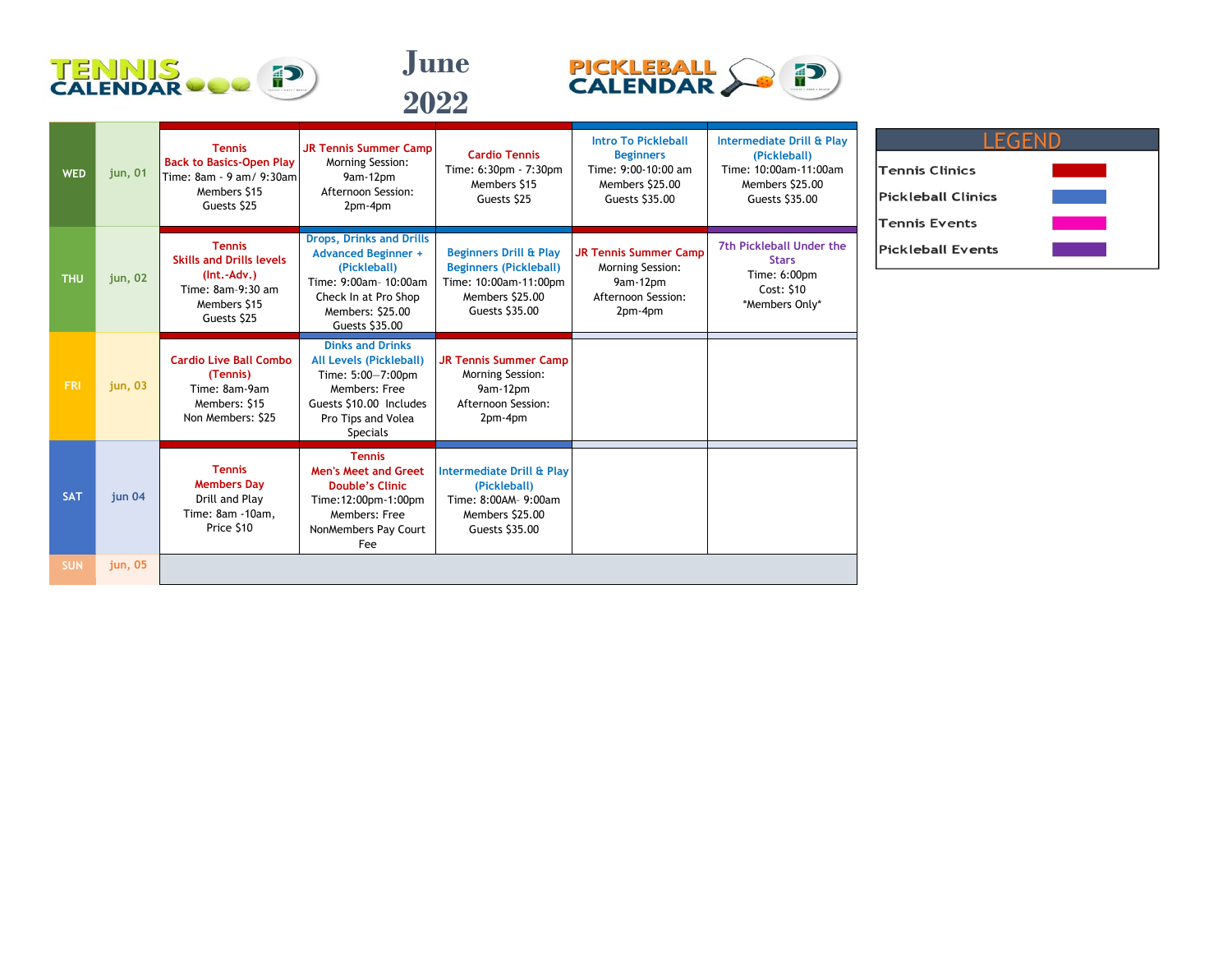





| <b>MON</b> | jun, 06        | <b>JR Tennis Summer Camp</b><br>Morning Session:<br>9am-12pm<br>Afternoon Session:<br>2pm-4pm                                     |                                                                                                                                                              |                                                                                                                                                                      |                                                                                                                                  | <b>Ladies Drills Tennis</b><br>(Begginer-Intermediate)<br>Time: 6:00pm-7:00pm<br>Members: \$15<br>Non Members: \$25 |
|------------|----------------|-----------------------------------------------------------------------------------------------------------------------------------|--------------------------------------------------------------------------------------------------------------------------------------------------------------|----------------------------------------------------------------------------------------------------------------------------------------------------------------------|----------------------------------------------------------------------------------------------------------------------------------|---------------------------------------------------------------------------------------------------------------------|
| <b>TUE</b> | jun, 07        | <b>Tennis</b><br><b>Stroke of the Day-Open</b><br>Play<br>$(Int.-Adv.)$<br>Time: 8am- 9 am/ 9:30am<br>Members \$15<br>Guests \$25 | <b>JR Tennis Summer Camp</b><br>Morning Session:<br>9am-12pm<br>Afternoon Session:<br>2pm-4pm                                                                |                                                                                                                                                                      |                                                                                                                                  |                                                                                                                     |
| <b>WED</b> | jun, 08        | <b>Tennis</b><br><b>Back to Basics-Open Play</b><br>Time: 8am - 9 am/ 9:30am<br>Members \$15<br>Guests \$25                       | <b>JR Tennis Summer Camp</b><br>Morning Session:<br>9am-12pm<br>Afternoon Session:<br>2pm-4pm                                                                | <b>Cardio Tennis</b><br>Time: 6:30pm - 7:30pm<br>Members \$15<br>Guests \$25                                                                                         | <b>Intro To Pickleball</b><br><b>Beginners</b><br>Time: 9:00-10:00 am<br>Members \$25.00<br>Guests \$35.00                       | Intermediate Drill & Play<br>(Pickleball)<br>Time: 10:00am-11:00am<br>Members \$25.00<br>Guests \$35.00             |
| <b>THU</b> | <b>Jun, 9</b>  | <b>Tennis</b><br><b>Skills and Drills levels</b><br>$(Int.-Adv.)$<br>Time: 8am-9:30 am<br>Members \$15<br>Guests \$25             | <b>JR Tennis Summer Camp</b><br>Morning Session:<br>9am-12pm<br>Afternoon Session:<br>2pm-4pm                                                                | <b>Drops, Drinks and Drills</b><br><b>Advanced Beginner +</b><br>(Pickleball)<br>Time: 9:00am- 10:00am<br>Check In at Pro Shop<br>Members: \$25.00<br>Guests \$35.00 | <b>Beginners Drill &amp; Play</b><br><b>Beginners (Pickleball)</b><br>Time: 10:00am-11:00pm<br>Members \$25.00<br>Guests \$35.00 |                                                                                                                     |
| <b>FRI</b> | <b>Jun, 10</b> | <b>JR Tennis Summer Camp</b><br>Morning Session:<br>9am-12pm<br>Afternoon Session:<br>2pm-4pm                                     | <b>Dinks and Drinks</b><br>All Levels (Pickleball)<br>Time: 5:00-7:00pm<br>Members: Free<br>Guests \$10.00 Includes<br>Pro Tips and Volea<br><b>Specials</b> | <b>Cardio Live Ball Combo</b><br>(Tennis)<br>Time: 8am-9am<br>Members: \$15<br>Non Members: \$25                                                                     |                                                                                                                                  |                                                                                                                     |
| <b>SAT</b> | <b>Jun, 11</b> | <b>Tennis</b><br><b>Members Dav</b><br>Drill and Play<br>Time: 8am -10am,<br>Price \$10                                           | <b>Tennis</b><br><b>Men's Meet and Greet</b><br><b>Double's Clinic</b><br>Time: 12:00pm-1:00pm<br>Members: Free<br>NonMembers Pay Court<br>Fee               | <b>Intermediate Drill &amp; Play</b><br>(Pickleball)<br>Time: 8:00AM- 9:00am<br>Members \$25.00<br>Guests \$35.00                                                    |                                                                                                                                  |                                                                                                                     |
| <b>SUN</b> | <b>Jun, 12</b> |                                                                                                                                   |                                                                                                                                                              |                                                                                                                                                                      |                                                                                                                                  |                                                                                                                     |

| <b>LEGEND</b>             |  |  |  |  |  |  |
|---------------------------|--|--|--|--|--|--|
|                           |  |  |  |  |  |  |
| <b>Tennis Clinics</b>     |  |  |  |  |  |  |
| <b>Pickleball Clinics</b> |  |  |  |  |  |  |
| <b>Tennis Events</b>      |  |  |  |  |  |  |
| <b>Pickleball Events</b>  |  |  |  |  |  |  |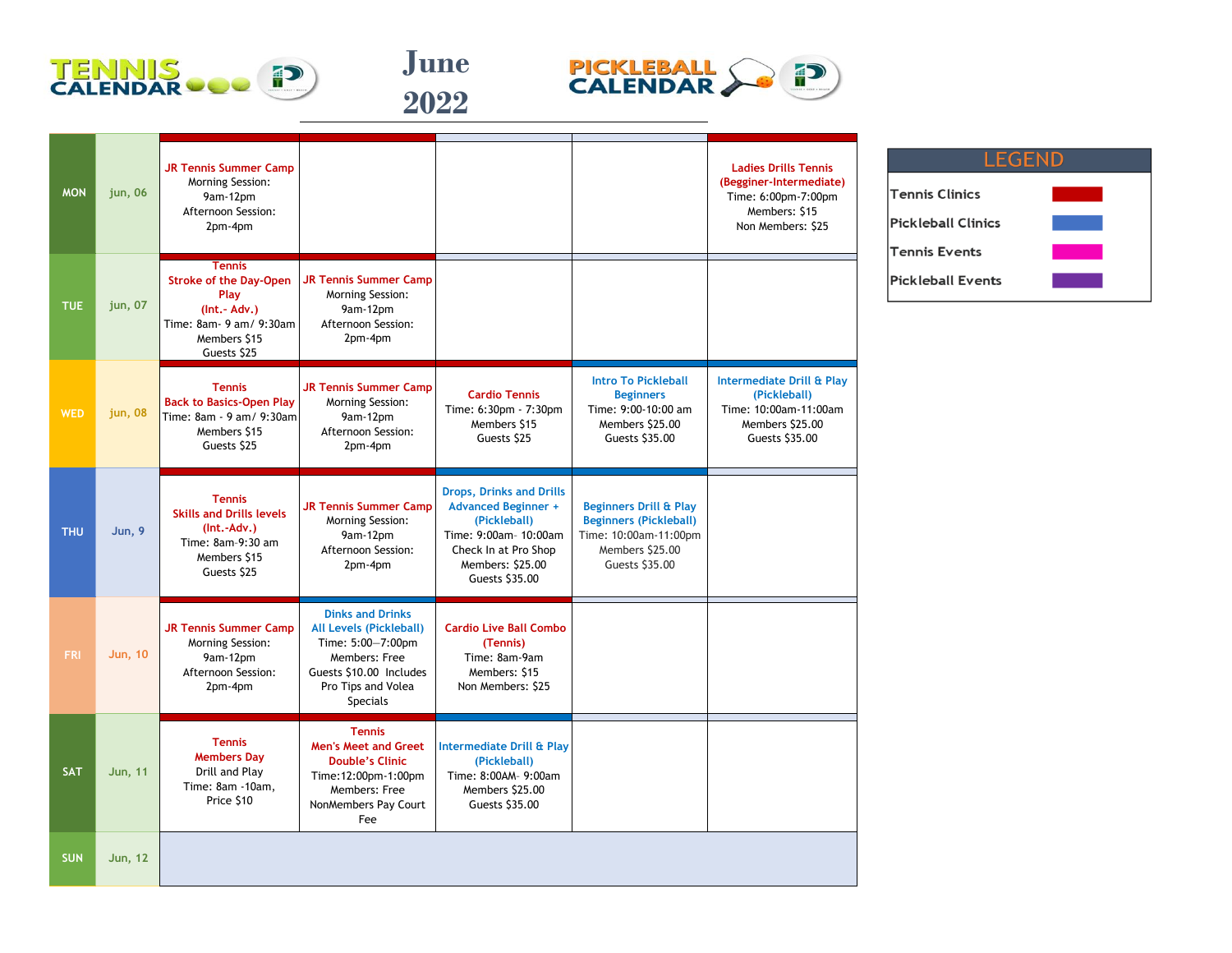





| <b>MON</b> | <b>Jun, 13</b> |                                                                                                                                   | <b>JR Tennis Summer Camp</b><br>Morning Session:<br>9am-12pm<br>Afternoon Session:<br>2pm-4pm                                                  |                                                                                                                                                                     |                                                                                                                                  | <b>Ladies Drills Tennis</b><br>(Begginer-Intermediate)<br>Time: 6:00pm-7:00pm<br>Members: \$15<br>Non Members: \$25           | <b>LEGEND</b><br><b>Tennis Clinics</b><br><b>Pickleball Clinics</b><br><b>Tennis Events</b> |
|------------|----------------|-----------------------------------------------------------------------------------------------------------------------------------|------------------------------------------------------------------------------------------------------------------------------------------------|---------------------------------------------------------------------------------------------------------------------------------------------------------------------|----------------------------------------------------------------------------------------------------------------------------------|-------------------------------------------------------------------------------------------------------------------------------|---------------------------------------------------------------------------------------------|
| <b>TUE</b> | <b>Jun, 14</b> | <b>Tennis</b><br><b>Stroke of the Day-Open</b><br>Play<br>$(Int.-Adv.)$<br>Time: 8am- 9 am/ 9:30am<br>Members \$15<br>Guests \$25 | <b>JR Tennis Summer Camp</b><br>Morning Session:<br>9am-12pm<br>Afternoon Session:<br>2pm-4pm                                                  |                                                                                                                                                                     |                                                                                                                                  |                                                                                                                               | <b>Pickleball Events</b>                                                                    |
| <b>WED</b> | <b>Jun, 15</b> | <b>Tennis</b><br><b>Back to Basics-Open Play</b><br>Time: 8am - 9 am/ 9:30am<br>Members \$15<br>Guests \$25                       | <b>JR Tennis Summer Camp</b><br>Morning Session:<br>9am-12pm<br>Afternoon Session:<br>2pm-4pm                                                  | <b>Cardio Tennis</b><br>Time: 6:30pm - 7:30pm<br>Members \$15<br>Guests \$25                                                                                        | <b>Intro To Pickleball</b><br><b>Beginners</b><br>Time: 9:00-10:00 am<br>Members \$25.00<br>Guests \$35.00                       | Intermediate Drill & Play<br>(Pickleball)<br>Time: 10:00am-11:00pm<br>Members \$25.00<br>Guests \$35.00                       |                                                                                             |
| <b>THU</b> | <b>Jun, 16</b> | <b>Tennis</b><br><b>Skills and Drills levels</b><br>(Int.-Adv.)<br>Time: 8am-9:30 am<br>Members \$15<br>Guests \$25               | JR Tennis Summer Camp<br><b>Morning Session:</b><br>9am-12pm<br>Afternoon Session:<br>2pm-4pm                                                  | <b>Drops, Drinks and Drills</b><br><b>Advanced Beginner +</b><br>(Pickleball)<br>Time: 9am- 10:00am<br>Check In at Pro Shop<br>Members: \$25.00<br>Guests \$35.00   | <b>Beginners Drill &amp; Play</b><br><b>Beginners (Pickleball)</b><br>Time: 10:00am-11:00pm<br>Members \$25.00<br>Guests \$35.00 |                                                                                                                               |                                                                                             |
| <b>FRI</b> | <b>Jun, 17</b> | <b>Cardio Live Ball Combo</b><br>(Tennis)<br>Time: 8am-9am<br>Members: \$15<br>Non Members: \$25                                  | <b>JR Tennis Summer Camp</b><br><b>Morning Session:</b><br>9am-12pm<br>Afternoon Session:<br>2pm-4pm                                           | <b>Dinks and Drinks</b><br><b>All Levels (Pickleball)</b><br>Time: 5:00-7:00pm<br>Members: Free<br>Guests \$10.00 Includes<br>Pro Tips and Volea<br><b>Specials</b> |                                                                                                                                  |                                                                                                                               |                                                                                             |
| <b>SAT</b> | <b>Jun, 18</b> | <b>Tennis</b><br><b>Members Day</b><br>Drill and Play<br>Time: 8am -10am,<br>Price \$10                                           | <b>Tennis</b><br><b>Men's Meet and Greet</b><br><b>Double's Clinic</b><br>Time: 12:00pm-1:00pm<br>Members: Free<br>NonMembers Pay Court<br>Fee | Intermediate Drill & Play<br>(Pickleball)<br>Time: 8:00am- 9:00am<br>Members \$25.00<br>Guests \$35.00                                                              | <b>1st Fathers Day</b><br><b>Pickleball Tournament</b><br>Time: 8:30am<br>Cost: \$15 per player<br>*Members Only*                | <b>Tennis Fathers Day</b><br><b>Tournament</b><br>Warm Up: 3:30pm<br>Starting: 4pm<br>Cost: \$20 per player<br>*Members Only* |                                                                                             |
| <b>SUN</b> | <b>Jun, 19</b> |                                                                                                                                   |                                                                                                                                                |                                                                                                                                                                     |                                                                                                                                  |                                                                                                                               |                                                                                             |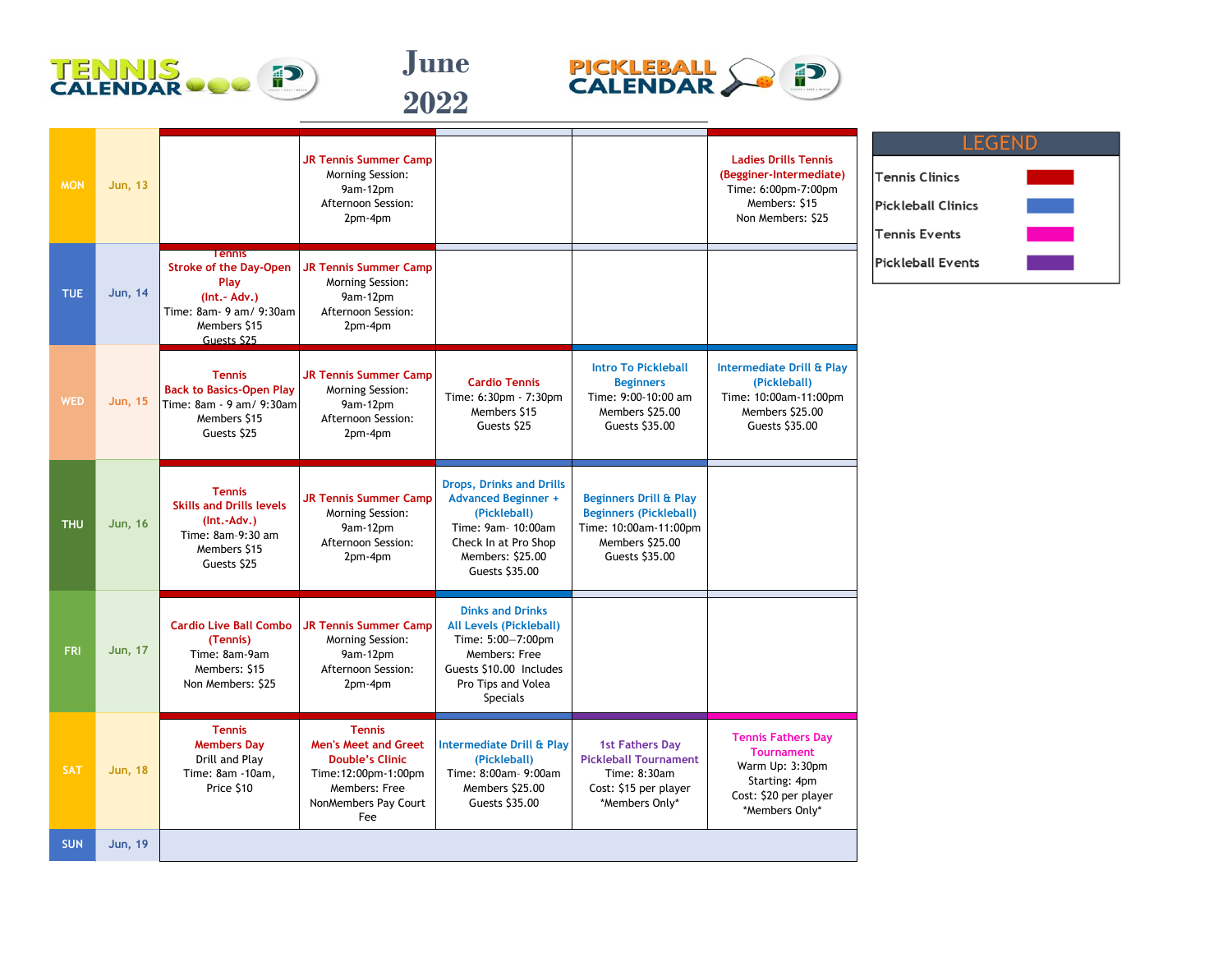





| <b>MON</b> | <b>Jun, 20</b> | <b>JR Tennis Summer Camp</b><br>Morning Session:<br>9am-12pm<br>Afternoon Session:<br>2pm-4pm                                     |                                                                                                                                                                     |                                                                                                                                                                   |                                                                                                                                  | <b>Ladies Drills Tennis</b><br>(Begginer-Intermediate)<br>Time: 6:00pm-7:00pm<br>Members: \$15<br>Non Members: \$25 |
|------------|----------------|-----------------------------------------------------------------------------------------------------------------------------------|---------------------------------------------------------------------------------------------------------------------------------------------------------------------|-------------------------------------------------------------------------------------------------------------------------------------------------------------------|----------------------------------------------------------------------------------------------------------------------------------|---------------------------------------------------------------------------------------------------------------------|
| <b>TUE</b> | <b>Jun, 21</b> | <b>Tennis</b><br><b>Stroke of the Day-Open</b><br>Play<br>$(Int.-Adv.)$<br>Time: 8am- 9 am/ 9:30am<br>Members \$15<br>Guests \$25 | <b>JR Tennis Summer Camp</b><br>Morning Session:<br>9am-12pm<br>Afternoon Session:<br>2pm-4pm                                                                       |                                                                                                                                                                   |                                                                                                                                  |                                                                                                                     |
| <b>WED</b> | <b>Jun, 22</b> | <b>Tennis</b><br><b>Back to Basics-Open Play</b><br>Time: 8am - 9 am/ 9:30am<br>Members \$15<br>Guests \$25                       | <b>JR Tennis Summer Camp</b><br>Morning Session:<br>9am-12pm<br>Afternoon Session:<br>2pm-4pm                                                                       | <b>Cardio Tennis</b><br>Time: 6:30pm - 7:30pm<br>Members \$15<br>Guests \$25                                                                                      | <b>Intro To Pickleball</b><br><b>Beginners</b><br>Time: 9:00-10:00am<br>Members \$25.00<br>Guests \$35.00                        | <b>Intermediate Drill &amp; Play</b><br>(Pickleball)<br>Time: 10:00am-11:00am<br>Members \$25.00<br>Guests \$35.00  |
| <b>THU</b> | <b>Jun, 23</b> | <b>Tennis</b><br><b>Skills and Drills levels</b><br>(Int.-Adv.)<br>Time: 8am-9:30 am<br>Members \$15<br>Guests \$25               | <b>JR Tennis Summer Camp</b><br>Morning Session:<br>9am-12pm<br>Afternoon Session:<br>2pm-4pm                                                                       | <b>Drops, Drinks and Drills</b><br><b>Advanced Beginner +</b><br>(Pickleball)<br>Time: 9am- 10:00am<br>Check In at Pro Shop<br>Members: \$25.00<br>Guests \$35.00 | <b>Beginners Drill &amp; Play</b><br><b>Beginners (Pickleball)</b><br>Time: 10:00am-11:00pm<br>Members \$25.00<br>Guests \$35.00 |                                                                                                                     |
| <b>FRI</b> | <b>Jun, 24</b> | <b>JR Tennis Summer Camp</b><br>Morning Session:<br>9am-12pm<br>Afternoon Session:<br>2pm-4pm                                     | <b>Dinks and Drinks</b><br><b>All Levels (Pickleball)</b><br>Time: 5:00-7:00pm<br>Members: Free<br>Guests \$10.00 Includes<br>Pro Tips and Volea<br><b>Specials</b> | <b>Cardio Live Ball Combo</b><br>(Tennis)<br>Time: 8am-9am<br>Members: \$15<br>Non Members: \$25                                                                  |                                                                                                                                  |                                                                                                                     |
| <b>SAT</b> | <b>Jun, 25</b> | <b>Tennis</b><br><b>Members Day</b><br>Drill and Play<br>Time: 8am -10am,<br>Price \$10                                           | <b>Tennis</b><br><b>Men's Meet and Greet</b><br><b>Double's Clinic</b><br>Time: 12:00pm-1:00pm<br>Members: Free<br>NonMembers Pay Court<br>Fee                      | Intermediate Drill & Play<br>(Pickleball)<br>Time: 8:00am- 9:00am<br>Members \$25.00<br>Guests \$35.00                                                            |                                                                                                                                  |                                                                                                                     |
| <b>SUN</b> | <b>Jun, 26</b> |                                                                                                                                   |                                                                                                                                                                     |                                                                                                                                                                   |                                                                                                                                  |                                                                                                                     |

| <b>LEGEND</b>     |  |
|-------------------|--|
| ennis Clinics     |  |
| ickleball Clinics |  |
| ennis Events      |  |
| ickleball Events' |  |
|                   |  |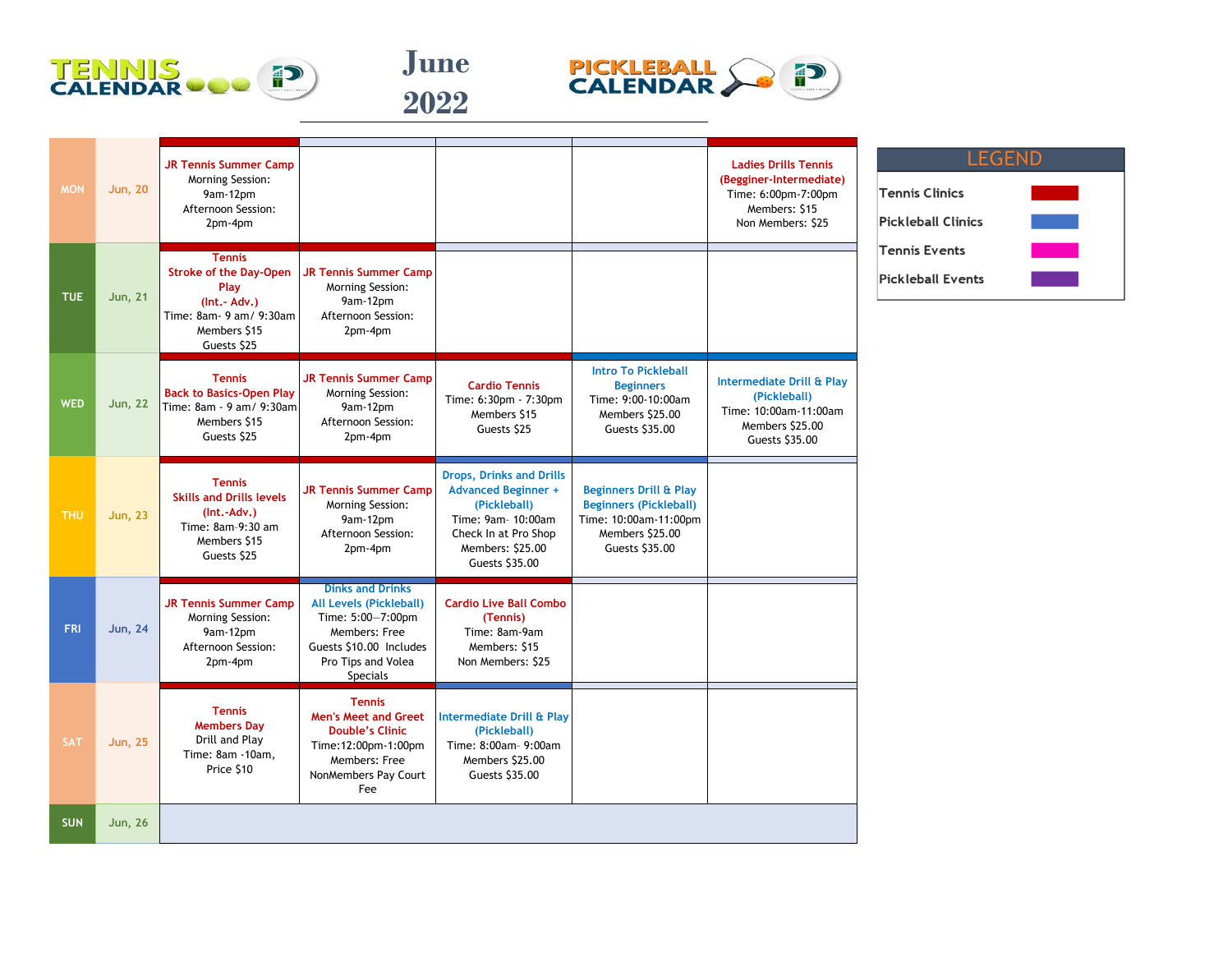





| <b>MON</b> | <b>Jun, 27</b> | <b>JR Tennis Summer Camp</b><br>Morning Session:<br>9am-12pm<br>Afternoon Session:<br>2pm-4pm                                     |                                                                                               |                                                                                                                                                                   |                                                                                                                                  | <b>Ladies Drills Tennis</b><br>(Begginer-Intermediate)<br>Time: 6:00pm-7:00pm<br>Members: \$15<br>Non Members: \$25 | <b>LEGEND</b><br>Tennis Clinics<br><b>Pickleball Clinics</b> |
|------------|----------------|-----------------------------------------------------------------------------------------------------------------------------------|-----------------------------------------------------------------------------------------------|-------------------------------------------------------------------------------------------------------------------------------------------------------------------|----------------------------------------------------------------------------------------------------------------------------------|---------------------------------------------------------------------------------------------------------------------|--------------------------------------------------------------|
| <b>TUE</b> | <b>Jun, 28</b> | <b>Tennis</b><br><b>Stroke of the Day-Open</b><br>Play<br>$(Int.-Adv.)$<br>Time: 8am- 9 am/ 9:30am<br>Members \$15<br>Guests \$25 | <b>JR Tennis Summer Camp</b><br>Morning Session:<br>9am-12pm<br>Afternoon Session:<br>2pm-4pm |                                                                                                                                                                   |                                                                                                                                  |                                                                                                                     | <b>Tennis Events</b><br><b>Pickleball Events</b>             |
| <b>WED</b> | <b>Jun, 29</b> | <b>Tennis</b><br><b>Back to Basics-Open Play</b><br>Time: 8am - 9 am/ 9:30am<br>Members \$15<br>Guests \$25                       | <b>JR Tennis Summer Camp</b><br>Morning Session:<br>9am-12pm<br>Afternoon Session:<br>2pm-4pm | <b>Cardio Tennis</b><br>Time: 6:30pm - 7:30pm<br>Members \$15<br>Guests \$25                                                                                      | <b>Intro To Pickleball</b><br><b>Beginners</b><br>Time: 9:00-10:00am<br>Members \$25.00<br>Guests \$35.00                        | Intermediate Drill & Play<br>(Pickleball)<br>Time: 10:00am-11:00pm<br>Members \$25.00<br>Guests \$35.00             |                                                              |
| <b>THU</b> | <b>Jun, 30</b> | <b>Tennis</b><br><b>Skills and Drills levels</b><br>$(Int.-Adv.)$<br>Time: 8am-9:30 am<br>Members \$15<br>Guests \$25             | <b>JR Tennis Summer Camp</b><br>Morning Session:<br>9am-12pm<br>Afternoon Session:<br>2pm-4pm | <b>Drops, Drinks and Drills</b><br><b>Advanced Beginner +</b><br>(Pickleball)<br>Time: 9am- 10:00am<br>Check In at Pro Shop<br>Members: \$25.00<br>Guests \$35.00 | <b>Beginners Drill &amp; Play</b><br><b>Beginners (Pickleball)</b><br>Time: 10:00am-11:00pm<br>Members \$25.00<br>Guests \$35.00 |                                                                                                                     |                                                              |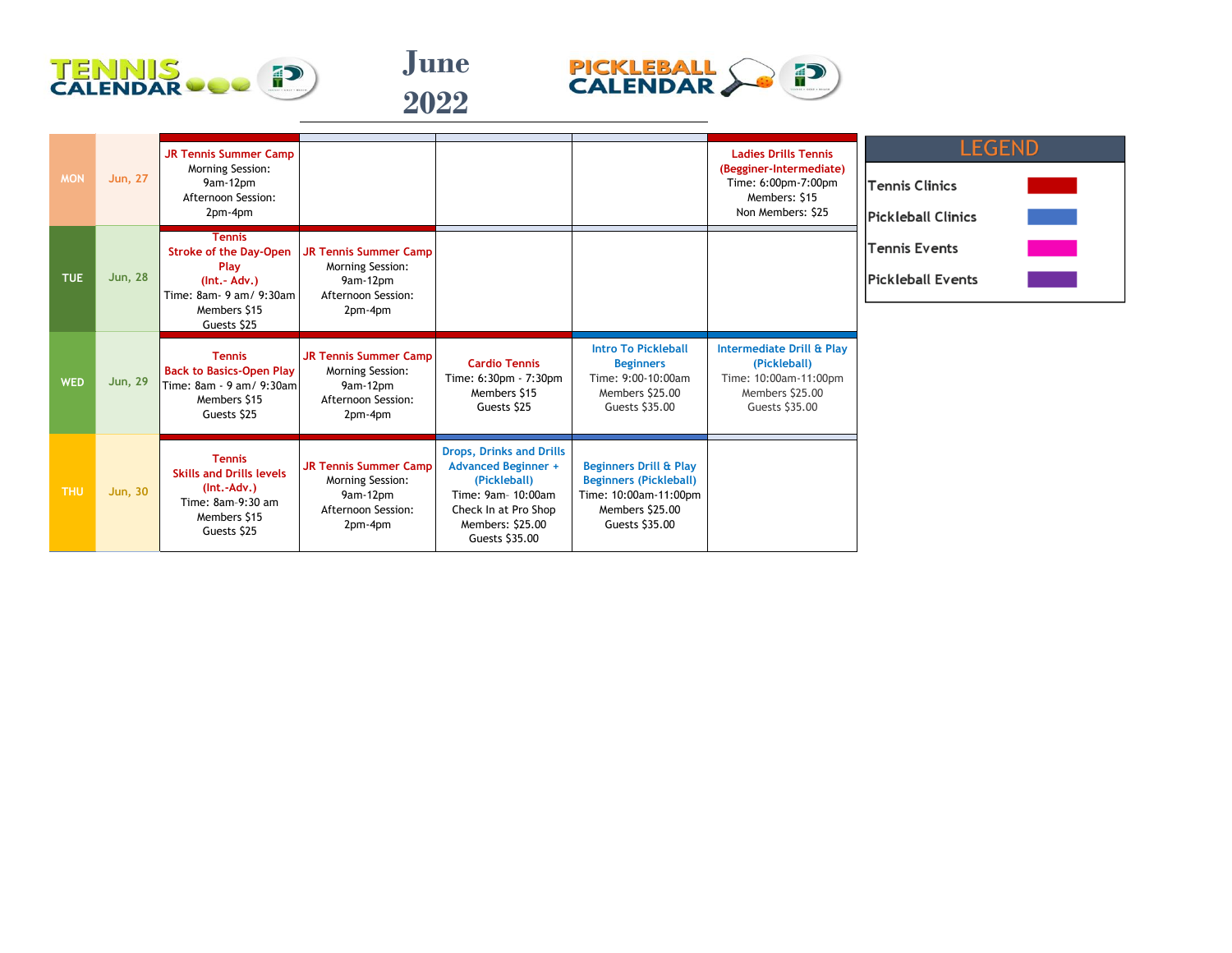





|                        |                             |                                      | <b>MEMBER GUEST</b>                | Advance registration         |
|------------------------|-----------------------------|--------------------------------------|------------------------------------|------------------------------|
| All prices are         | Court fee                   | so                                   | S 10                               | is required at the           |
|                        | Racket rental               | ŝ۵                                   | 10                                 |                              |
| subject to tax         | <b>Ball machine</b>         | \$20                                 | \$30                               | <b>Tennis Pro Shop or</b>    |
| charges                | <b>Stadium Lights</b>       | S8.97                                |                                    | calling                      |
| Junior and adult       | Court lights fee            | 4.49                                 |                                    | 787-656-3025.                |
| packages               |                             | <b>MEMBERS</b>                       | <b>NON MEMBERS</b>                 | <b>Registration 24 hours</b> |
| available upon         | PRIVATE LESSON              | S37.50 1/2h<br>\$55 hr               | S45 1/2h /<br>\$80 hr              | in advance                   |
|                        | SFMI PRIVATF (2             | S30 per person<br>/1hr               | \$45 per person/1hr                |                              |
| request.               | IE.                         | \$22 per person/1hr                  | \$33 per person/1hr                | recommended for all          |
|                        |                             | \$16 per person/1hr                  | \$26 per person/1hr                | classes.                     |
| <b>Program Classes</b> | <b>PRIVATE CLINIC 5</b>     | \$15 per person/1hr                  | \$25 per person/1hr                |                              |
| with 1 will be 30      |                             |                                      |                                    | <b>Cancellation Policy:</b>  |
| minutes,               |                             | <b>PICKLEBALL FEE CHART:</b>         | classes not cancelled              |                              |
| Classes with 2         |                             | <b>MEMBER</b>                        | <b>MEMBER GUEST</b>                | ahead of 24 Hours            |
| will be 1 hour for     | Court fee                   | S0                                   | S10                                | may be charged               |
|                        | Racket rental               | Ś0                                   | 10،                                |                              |
| listed price           | Ball machine                | \$20                                 | \$30                               | Please enquire with          |
|                        | Stadium Lights              | \$8.97                               |                                    | pro shop regarding           |
| All tennis clinics     | Court lights fee            | S4.49                                |                                    | latest Covid                 |
| are followed by        |                             | <b>MEMBERS</b><br>\$55 hr<br>1/2h    | <b>NON MEMBERS</b>                 | Guidelines as they are       |
|                        | PRIVATE LESSON<br>SFMI PRIV | \$37.50<br>530<br>1hr                | S45<br>S65 hr<br>S45<br>/1hr       |                              |
| 30 minutes of          | <b>FSSON</b><br>TRFF AND MF | per person<br>\$25<br>per person/1hr | per person.<br>\$35 per person/1hr | updated frequently.          |
| open play              | <b>MATCH PLAY</b>           | \$20 per person/1hr                  | \$25 per person/1hr                |                              |
|                        |                             |                                      |                                    |                              |
|                        |                             |                                      |                                    |                              |